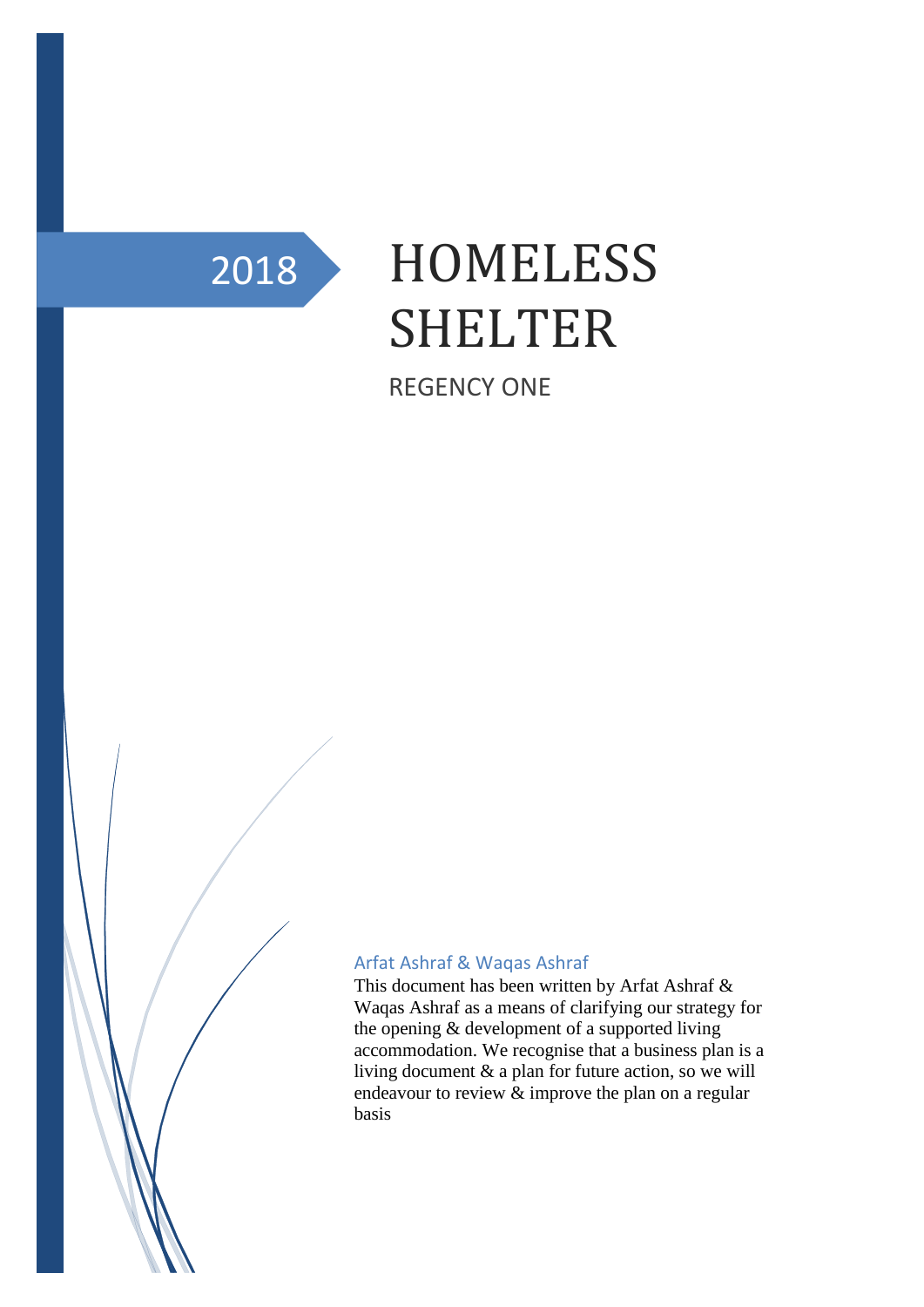# Contents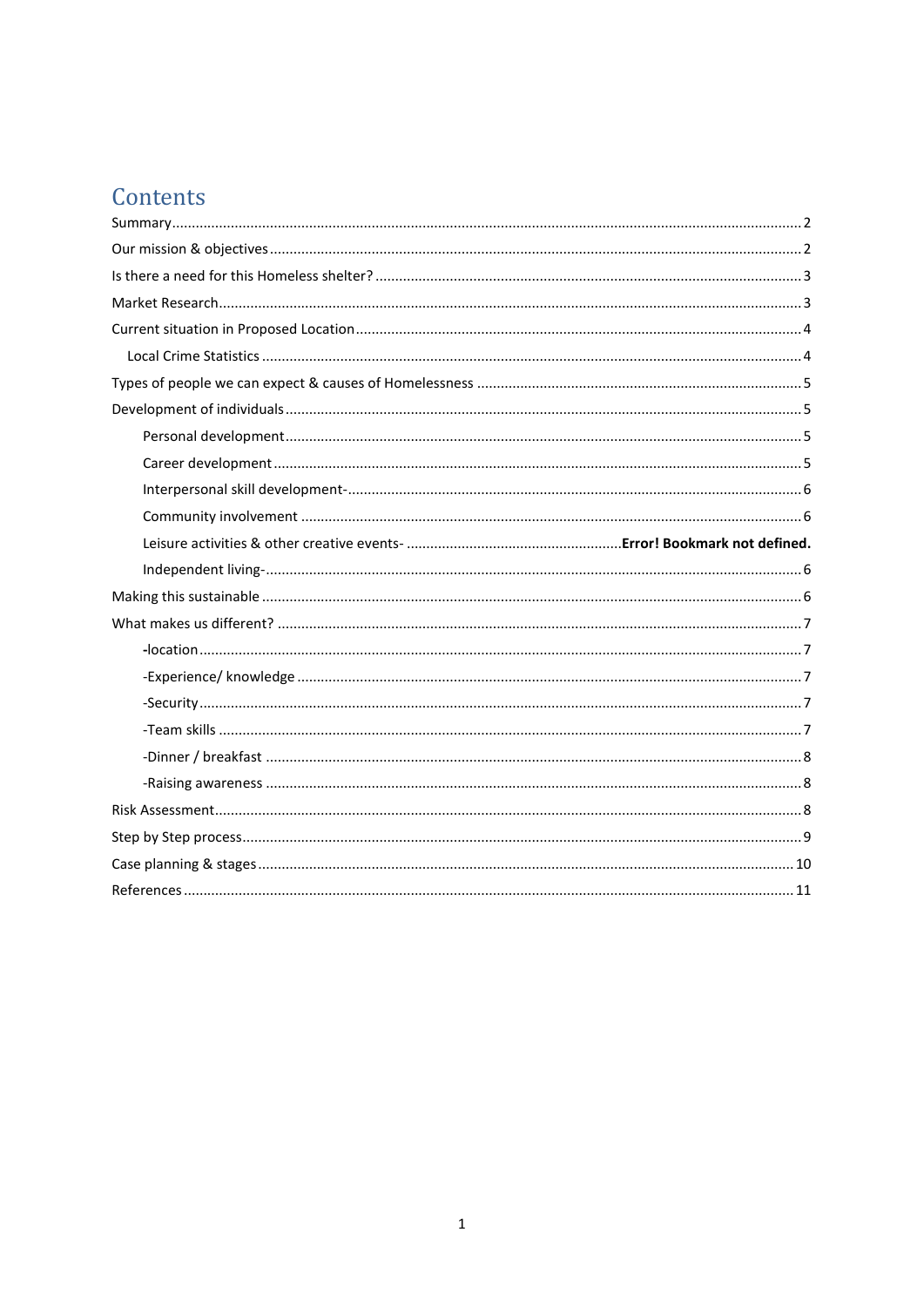#### <span id="page-2-0"></span>Summary

Regency One homeless shelter will be located in the heart of Kings Heath Birmingham, where Waqas Ashraf & Arfat Ashraf will be the executive directors. The goal of the organisation is to provide homeless individuals in Kings Heath and surrounding areas with temporary accommodation, which is recognised as a fundamental human need and moral human right. A pivotal aspect of this project is to transform each individual life, by providing the basic necessities of life and ensuring the smooth integration of individuals into society. The homeless shelter aims to make a significant impact on the Kings Heath community by primarily focusing on the homeless within this area. After careful market research conducted through communicating with those immediately homeless within Kings Heath, it can be concluded that the majority of homeless in this area are sleeping rough, with some sofa surfing who eventually become rough sleepers. Thus, by introducing Regency One into this area the objective is to directly house those on the streets of Kings Heath with an aim of tackling homelessness within this area.

Regency One will take the form of the old office building on Kings Heath high street, which has been vacant for the past 7-8 years. This building has been identified as an ideal facility for housing the homeless and we have taken many precautionary measures and risk assessments to ensure this building will serve its purpose and be the right space for our specially trained staff to transform people's lives. We understand the building will need some renovation and upgrading of current fixings for rooms. We have invested funds in carrying out all the checks by qualified professionals to ensure the building serves its purpose of intent.

Our exceptional strategy will not only offer shelter for the vulnerable but provide them with an opportunity to transform their life back through various resources such as in-house mental health teams and support workers. The support team will ascertain knowledge on the welfare system, housing options, food banks and aware of the local medical centres as well as encouraging tenants to find long-term accommodation, seeking education/employment, addressing drug/alcohol use and managing their debt problems. These aspects will ensure individuals are provided with adequate support and second opportunity in life.

## <span id="page-2-1"></span>Aims & objectives

Through the initial brainstorming stages of this business plan, our mission has always been to become a very reputable & reliant organisation for the homeless and to make a change in the local community. In order for us to accomplish this, several objectives have been recognised:

- Taking the homeless away from the streets off Kings Heath & providing them with adequate shelter will result in a much more peaceful & safer environment for the public
- − Providing day-to-day support needs of vulnerable individuals such as food, warmth, hygiene and somewhere to sleep to ensure we tackle street homelessness.
- − A full induction which will cover health & safety, house rules, health check where needed, ID checks including photocopies of all required documents.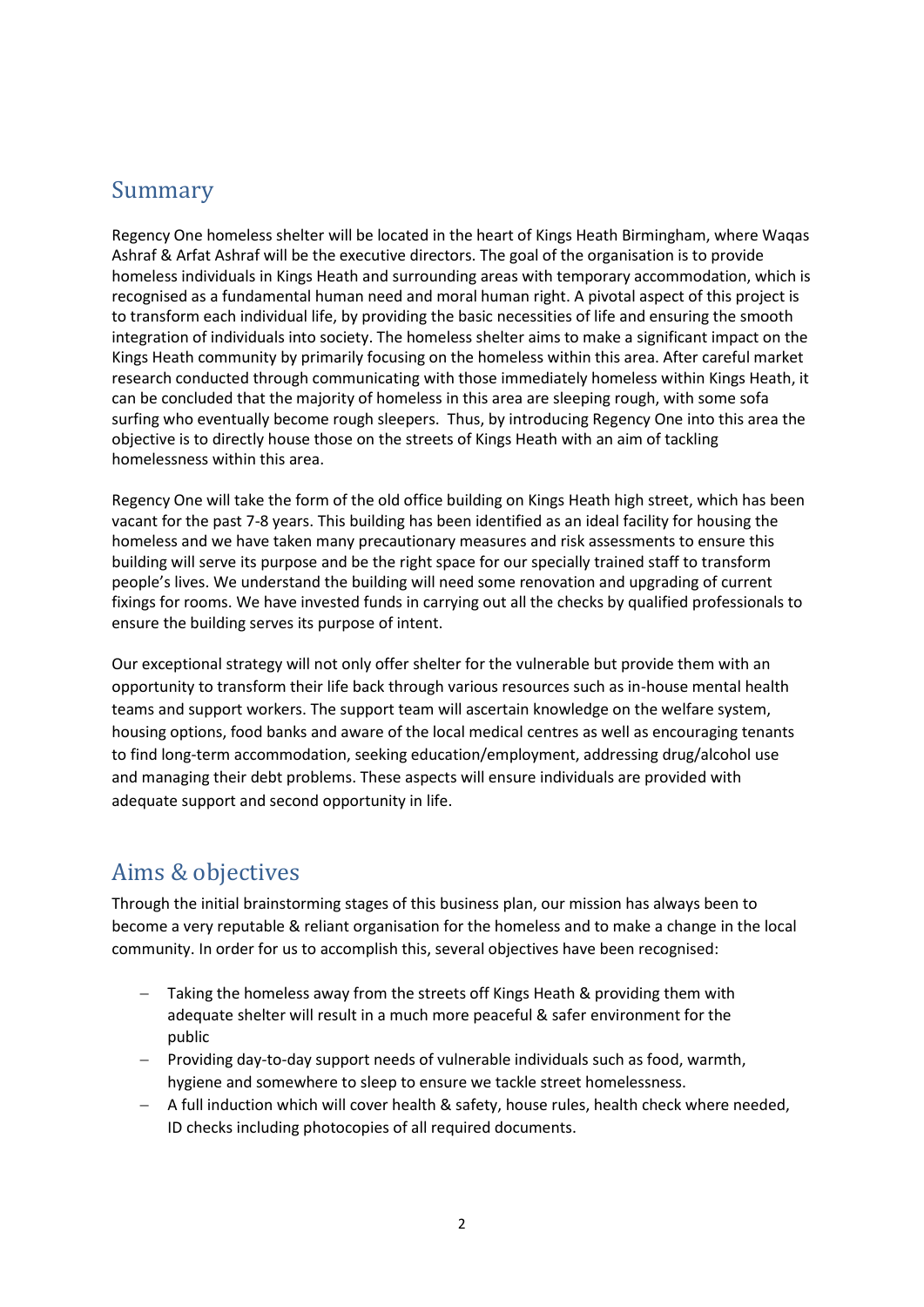- Providing the homeless with a smooth and quick transition into society by equipping them with life skills, such as budgeting, home and personal care skills, dealing with emotions and problem solving.
- Turning around the lives of these individuals on the streets by working with the local job centre and careers advisors with an aim to ensure that when an individual leaves the shelter they walk out with future career prospects & are giving something back to the community.
- − Provide activities within the centre which are likely to enhance tenants' skills and raise selfconfidence as a first step towards changing their lives.
- Building and supporting the local community through the creation of wide ranging and accessible volunteering opportunities.

## <span id="page-3-0"></span>Is there a need for this Homeless shelter?

We want to specifically now look at the need for the homeless shelters in the Birmingham Area, one of the main questions which arise when opening a shelter '*is there an actual need for this?'*  Market research has only been a proportion of evidence suggesting there is a great need for homeless shelters especially in the Birmingham area, due to the rise in those suffering from homelessness. The current hostels we work with are operating very efficiently as the rooms are always at 100% capacity, which unfortunately leads to turning people away.

## <span id="page-3-1"></span>Market Research

After careful market research we learnt that the need for homeless shelters is higher than anticipated, Birmingham is the worst City in UK outside of South East for homelessness, with more than 12,000 people sleeping rough or in temporary accommodations. These numbers are increasing dramatically year on year. *(J, Green 2017, Birmingham Live)*



The chart is just a simple indication Of the increasing need for our Business within the Birmingham Area; these figures have been Submitted annually by local Authorities. This is showing the Increasing percentage of people Sleeping rough. *(www.homeless.org.uk)*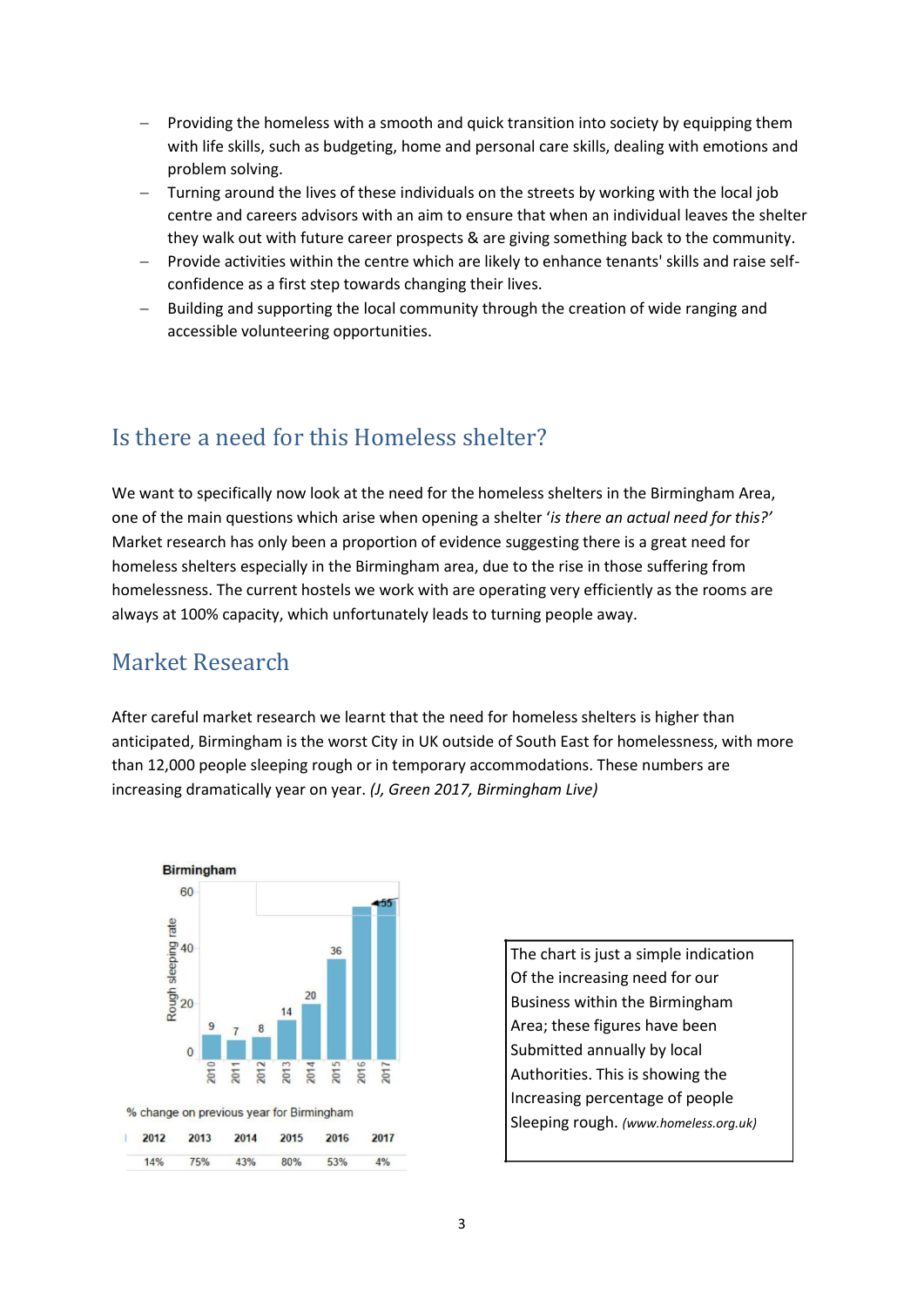Majority of homeless shelters were funded by Local Authorities, over the years many have shut down their accommodations due to budget cuts. These huge cuts to homelessness services will trigger an outburst in the number of people forced to sleep on the streets. News, Articles, Blogs, Forums have all clearly highlighted several councils are continuing to dismiss Housing support services.

# <span id="page-4-0"></span>Current situation in Proposed Location

Within Kings Heath, many locals have already expressed concerns of homeless individuals sleeping rough in this area, which attracts other problems such as drug/alcohol activities in public areas which can lead to robberies/violence/theft & more commonly anti-social behaviour. An article (Birmingham Mail.co.uk 2017) reported '*the issue of begging & positioning to beg were not directly tackled by the previous order in place*'. West midlands police have issued details of a new public space protection order that tackles approaching & positioning to beg concerns. We aim to work alongside the local police service to help them clean the streets up with our new shelter in place. This will help & hopefully decrease the need of the police workforce to patrol the streets & tackle other areas of crime.

#### <span id="page-4-1"></span>Local Crime Statistics

According to an article by Hannah Cromarty; Pat Strickland- which looks at rough sleepers & antisocial behaviour, homelessness & rough sleeping is often associated with nuisance activities such as begging, street drinking & anti-social behaviour, although police have powers to tackle these problems, voluntary sector organisations state that these powers are not addressing the root cause of the problem. As discussed above its very clear that anti-social behaviour is often associated with homelessness, so this brings us to the crime reports of Kings Heath between 2017- 2018 & what are the main areas of crime?

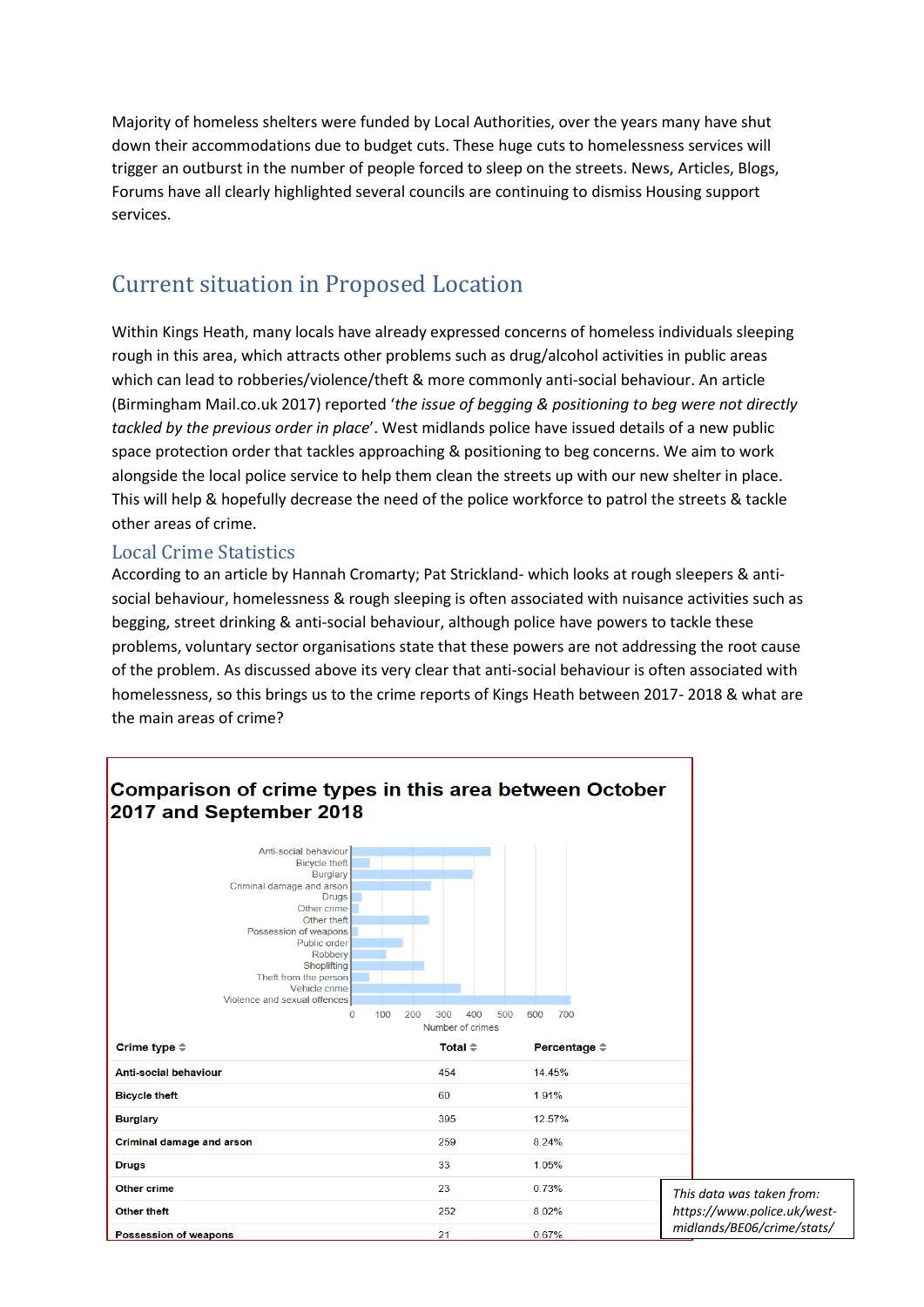# <span id="page-5-0"></span>Types of people we can expect & the causes of homelessness

Homeless or people in need of temporary accommodation would include those who are sleeping rough & without a roof over their heads, individuals who may be moving from place to place with friends, those living in unsafe/poor housing and individuals who have been threatened by courts/eviction. We have handled cases in the past where people are homeless for various reasons, the aim is not just to house the homeless but understand their full situation, and so by looking at the root of the problem, it can give us a better idea of where to begin our work. The causes of homelessness can vary & are based on numerous factors; it's known as a complex social problem that affects people of any gender/age/racial group. Some of the factors contributing towards homelessness are detailed below:

- **Low income & Unemployment-** people become restricted to pay for their priority bills such as rent/ mortgages causing homelessness, much research shows these individuals are in poverty
- **Social patterns**  relationship breakdowns & trying to become financially independent can lead to overwhelming expenses, debt, rising number of people having to survive on their own means and more costs to manage individually, leaving no disposable income.
- **Economical & housing markets-** with the ever increasing house prices/ interest & rent prices, this leaves individuals struggling to pay their bills resulting in eviction.
- **Family issues/disputes** breakdowns/disputes, physical & sexual abuse, poor upbringing, parents who may have had alcohol/drug problems.
- **Academicals issues** learning difficulties, lack of education/qualifications, employment & personal development issues, lack of social support.
- **Institutional background** previously been in care, military/ armed forces or prison leading to feelings of social exclusion and having difficulty integrating into society again.

## <span id="page-5-1"></span>Development of individuals

Its already been discussed one of our objectives is to help & support individuals in getting their lives back on track, now it will be briefly explained how Regency One intend to accomplish this:

<span id="page-5-2"></span>Personal development- The aim is to position plans in place at the moment an individual enters the shelter with a view to monitor progress/aims/tasks/objectives, look at short term/long term goals in order to understand & maximise their potential, assess & enhance skills or qualities an individual may have.

<span id="page-5-3"></span>Career development**-** We want to help form a work identity by helping the homeless understand how people produce an income. This is a vital aspect of the human development cycle which will benefit individuals through their lives. Discussing career routes, work experience, CV builder lessons, job search, referring to job centre /careers advisors.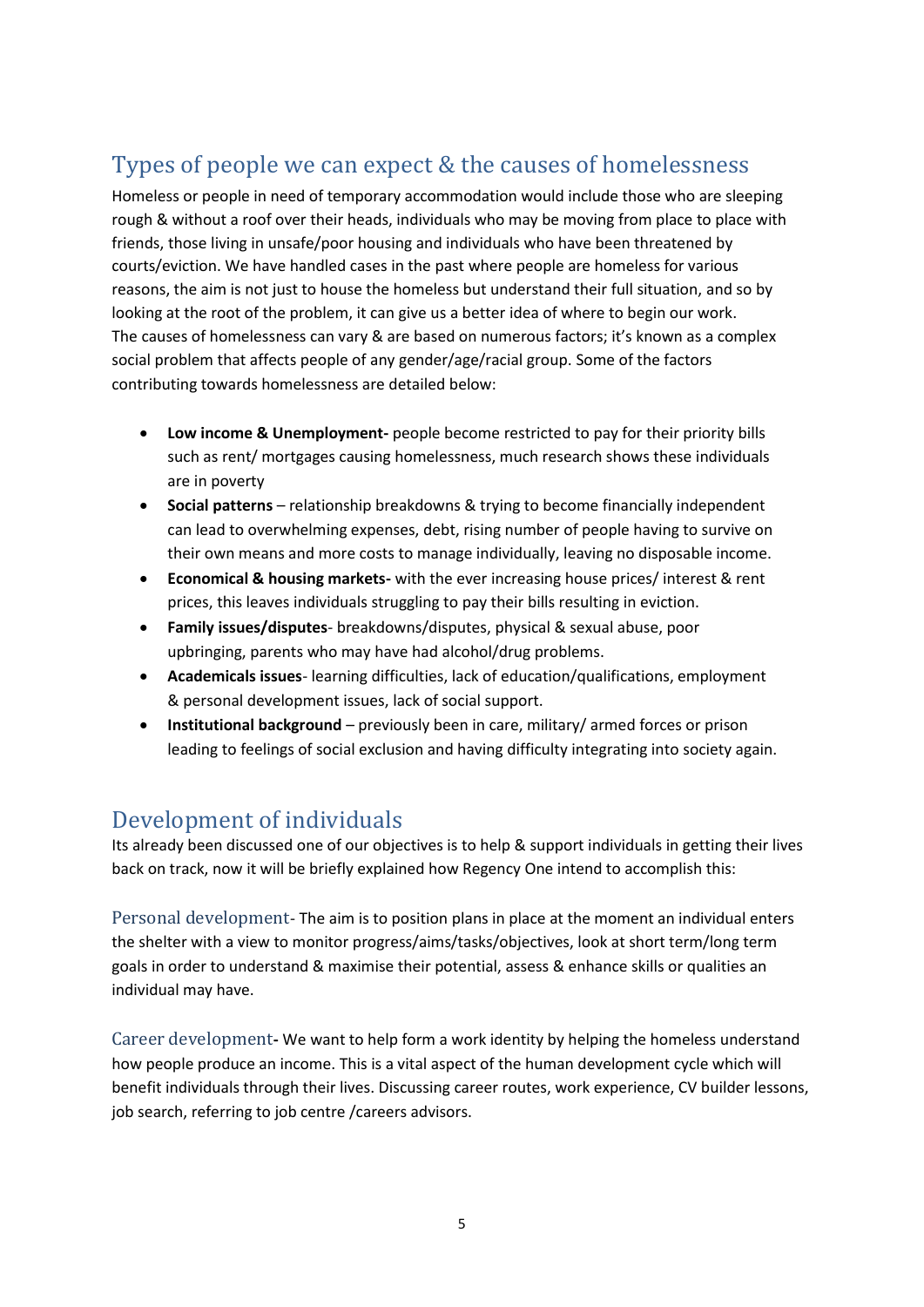<span id="page-6-0"></span>Interpersonal skill development- Our staffs are trained in delivering learning styles and presentations, we want to look at the needs of everyone after putting together a development plan and then concentrate on areas such as decision making, listening skills, verbal/ nonverbal communication, negotiation, problem solving & so forth.

<span id="page-6-1"></span>Community involvement- The purpose of this shelter is also to provide a benefit to the local community to help Kings Heath grow & develop, we encourage the homeless to participate in various voluntary exercises around the area with guidance form relevant authorities, this will include litter picking, painting, cutting grass and importantly educating those who are in similar situations etc.

Leisure activities & other creative events- We aim to organise visits to various landmarks, museums and galleries to provide educational trips.

<span id="page-6-2"></span>Independent living- workshops which include activities to explain & understand personal hygiene, taking care of clothes, dietary needs & how to cook basic foods, finance management, personal awareness and problem solving.

## <span id="page-6-3"></span>Making this sustainable

The overwhelming amount of work & manpower needed within this sector can lead to a lot of difficulty for some, such as coping with stress, back logs with paper work, incorrect referrals, overtime from staff & even under estimating the amount of work needed to run a shelter effectively operating 24hrs. Our strategy is to incorporate standards & procedures to create an effective framework to deal with this:

-Management will deal with the running of the hostel and oversee that the day to day operations are running smoothly & answer to any queries. This will include organising staff Rote's, punctuality/attendance checks. Daily/Weekly action plans and case reviews to keep track of paperwork, floor/room/building checks, ensuring all incidents are logged correctly, processing of invoices & wages and team briefings. Management will also arrange adequate training to ensure staff is up to date with legislation, policies and procedures.

- Setting short term/ long term objectives will reflect the continued improvement & success of the shelter, taking time out for staff to make sure the guidelines are met & all procedures are followed, although this will not be a concern as majority of staff which we will recruit have already implemented these procedures into their day to day roles, where we see any concerns we will ensure for up skilling and improving our team via training.

- Meetings & clear communication with agencies that will refer homeless to make sure they are aware of the eligibility criteria to prevent incorrect referrals to save time for maximum productivity.

- In terms of communication with the wider public & other external referrals we already have staffs that are trained with IT skills, Excel, Outlook & an in-house web development/ graphic designer. These individuals will all be able to play their part in the day to day operations of the shelter.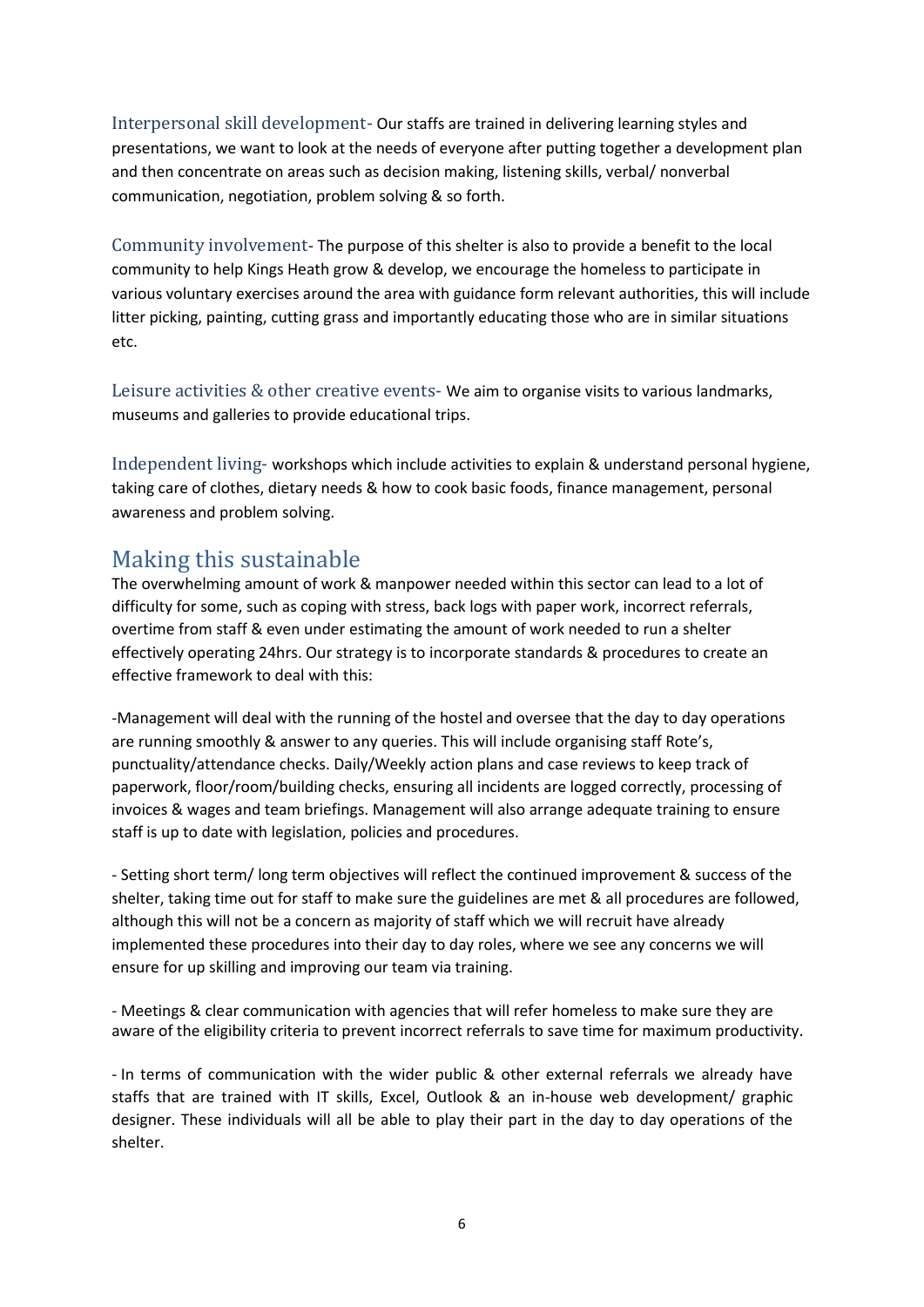#### <span id="page-7-1"></span><span id="page-7-0"></span>What makes us different? **-**location



The building for this homeless shelter is located in Kings Heath, 2A High Street, Kings Heath, Birmingham, B14, the property compromises of a solid 3 storey brick built modern building, with secure basement car parking, the property has recently gone under refurbishment, however we do want to make alterations with this shelter & are in talks with various professionals in enhancing the building to an even better standard. For anyone who has concerns regarding a property in this sector within the local community we are more than happy to give a tour of the property for reassurance.

We have engaged with various security specialists for some of the most promising security equipment and technology on the market, we understand that health and safety for all parties whether it be internal or external is of most importance.

#### <span id="page-7-2"></span>-Experience/ knowledge

Experiences count when it comes to making good decisions at work, luckily for us we have this & wealth of knowledge within the same sector. We have worked alongside hostels from a managerial perspective for years from managing staff to processing paperwork. We are promising to bring a team of experienced individuals on board, who not only have the expertise but also accredited qualifications which will play a major role in the success of our business & its objectives.

#### <span id="page-7-3"></span>-Security

Security is something which although may not be essential as we have not experienced any problems thanks to our business structure & standards, 24hr security systems will be installed to promote the safety of tenants as well as monitoring the building externally and internally. Alongside this, we will be installing fire safety equipment such as fire alarms, fire Doors and fire fighting equipment and train staff regularly to ensure they are equipped to deal with fires.

#### <span id="page-7-4"></span>-Team skills

Our trained support workers will work alongside the homeless encouraging them to get their lives back on track. This will include giving advice, filling out application forms, giving interview techniques, assisting with job searches, referring to job Centre and assisting with benefits. Our support workers will be able to provide soft skills such as self-awareness and giving individuals the ability to structure their day. Anyone with mental health or potentially vulnerable individuals will also be able to receive help/assistance.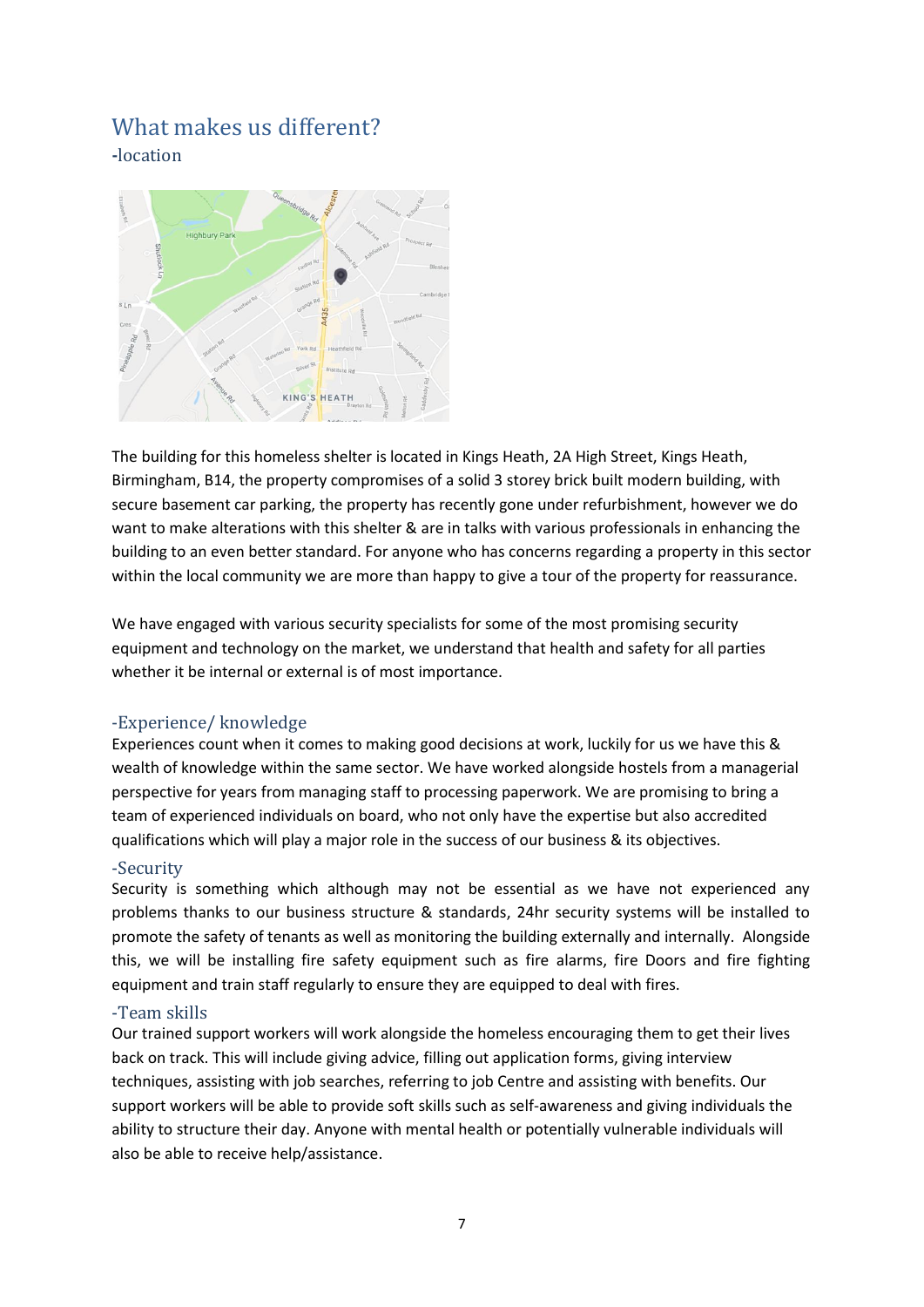#### <span id="page-8-0"></span>-Dinner / breakfast

We will offer services such as breakfast/dinner for the homeless at specific times in the day. From market research a gap has been noticed where majority of homeless shelters fail to provide this service. Many homeless individuals do not have the finances to buy meals or do not have the facilities to prepare their meals. We have been offering this service in one of the current hostel we worked in & by going the extra mile it does really make a big difference for the individual's wellbeing.

#### <span id="page-8-1"></span>-Raising awareness

We want to become a well-recognised homeless shelter with a proven track record of making change for the local community & also the lives of homeless individuals. So for us to be able to get our message across we will aim to use our in-house web developers and social media experts to create awareness of the current situation out on the streets, the more people we reach, the more change we can make.

## <span id="page-8-2"></span>Risk Assessment

We understand risks can arise at various stages & areas; we have put a lot of thought and consideration into this. We believe in failing to prepare is preparing to fail and for this reason we have listed just a few potential risks below & what actions could be carried out to counter/mitigate these from arising. We have planned & investigated all our concerns which have been addressed & are confident this homeless shelter will carry out its intended purpose & show a difference to the local community.

| <b>AREA OF RISK</b>      | <b>WHAT IS THE RISK</b>           | <b>MITIGATION &amp; FUTURE</b>              |
|--------------------------|-----------------------------------|---------------------------------------------|
|                          |                                   | <b>PLANNING</b>                             |
| <b>Community</b>         | <b>Neighbour/ Local Community</b> | <b>Community meetings to talk</b>           |
|                          | object to the service opening     | through their concerns/                     |
|                          |                                   | stressing the need & benefits,              |
|                          |                                   | reducing anti-social behaviour              |
| <b>Clients</b>           | <b>Clients presenting with</b>    | <b>Staff trained to manage</b>              |
|                          | challenging behaviours            | conflict, Risk assessment in                |
|                          |                                   | place, 1 to 1 session to build              |
|                          |                                   | relationships, PCSOs drop in                |
|                          |                                   | during their patrols.                       |
| <b>Building</b>          | Issues/concern about health &     | Fire officers/ inspectors to                |
|                          | safety                            | assess building & provide                   |
|                          |                                   | guidance, log book to record                |
|                          |                                   | incidents, security & CCTV,                 |
|                          |                                   | building insurance.                         |
| Joint working & external | <b>Clients are working with</b>   | <b>Establishing joint working</b>           |
| relationships            | multiple providers for support    | protocols & communication, so               |
|                          | which may duplicate support       | staff are aware what support                |
|                          | work                              | is in process elsewhere.                    |
| Incompetent staff        | <b>Errors which may slow</b>      | <b>Skilled &amp; experienced staff will</b> |
|                          | productivity of business down     | be taken on board who have a                |
|                          |                                   | proven track record of                      |
|                          |                                   | outstanding                                 |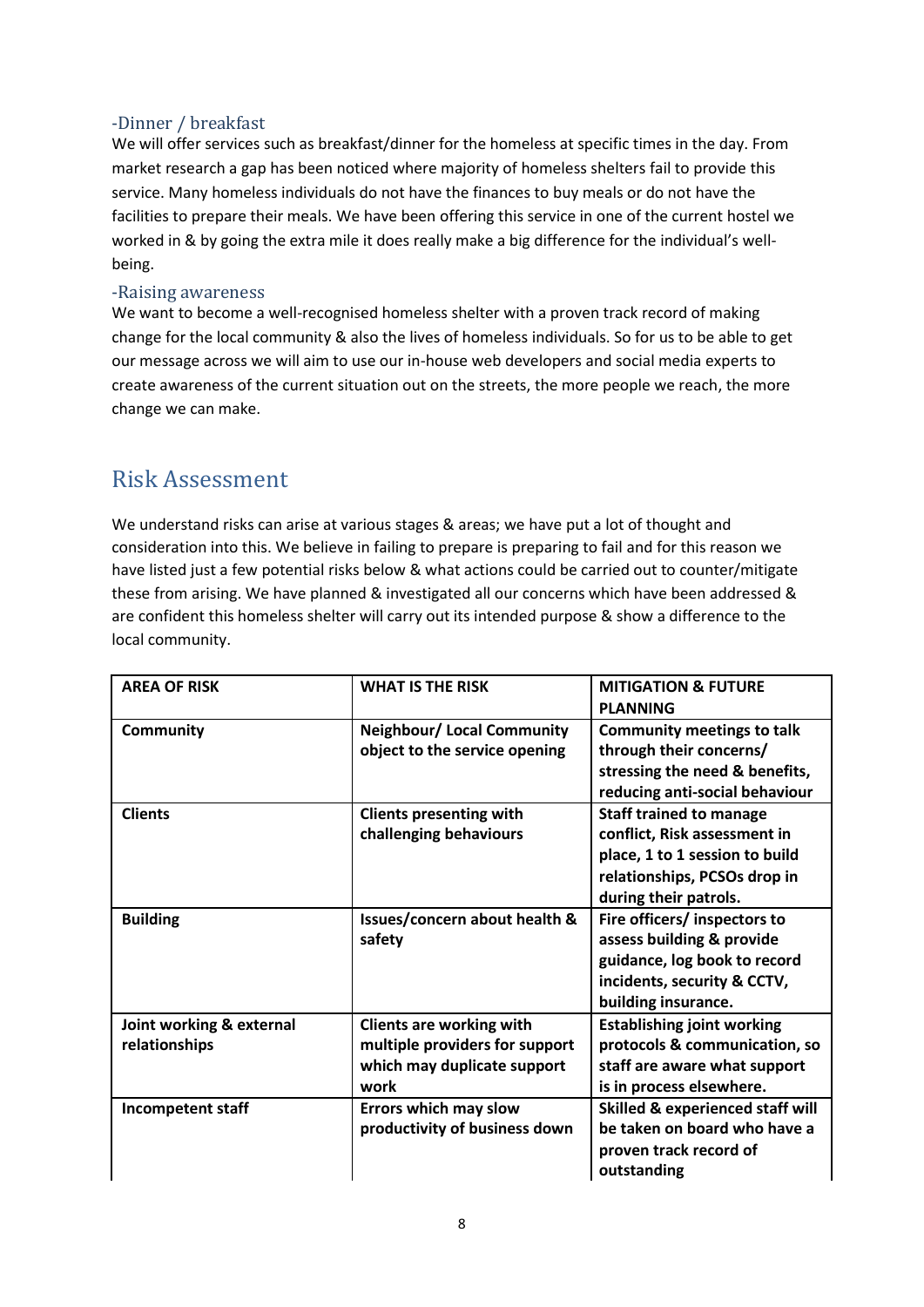## <span id="page-9-0"></span>Step by Step process

The diagram below is a basic flow chart demonstrating the daily operations at Regency One. Once a referral/ request for a room comes through, various pre-checks are done over the phone where external organisations must disclose any sensitive information they feel could have an impact on housing of the individual at the hostel. DO THEY REALLY DISLCOSE THOUGH? WHAT AGENCIES DO YOU WORK WITH? Once they arrive at the accommodation, our dedicated team will do necessary checks again; get in touch with job centre for benefits checks/entitlement. If they are approved we are happy to accept them. We will request for the individual to fill out all relevant paperwork associated with the service provider, submit the paper work & payments arrive within 28 days. If the individual is not receiving benefits we will still consider them.

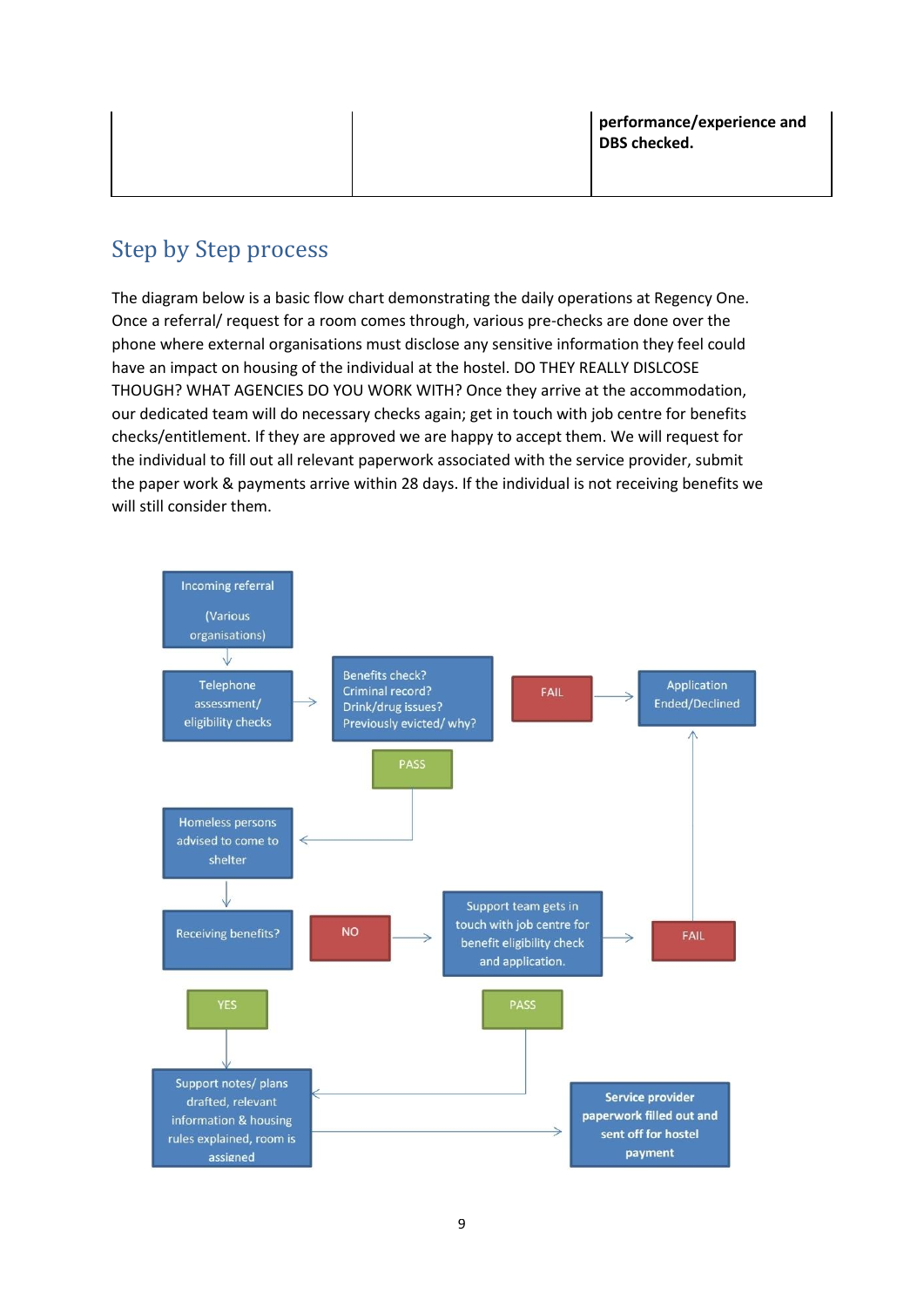# <span id="page-10-0"></span>Case planning & stages

As per previous experience, we have implemented a multi stage process of information gathering & working with the homeless individual, the above diagram is just a brief illustration of what a typical day may look like.

-We are always aiming to improve our services & client base, by connecting with homeless individuals at an emergency shelter, drop-in centre and local charity events. Engagement will be a key aspect of where the relationship will be formed between the client and our team. Referrals will be received from various avenues such as government agencies, local organisations, hospitals & other institutions or even by a client directly.

We will carry out detailed pre checks, drink/ drug concerns, criminal records, whether they have been previously evicted & if so why. Possible reference checks where applicable, identification of individual's health, housing & other support needs will be established upon arrival.

From the point of intake our framework & procedures will be used to successfully allocate the individual a room at the hostel. This would include information gathering such as basic information including name, DOB, where client has slept last night, personal information, medical issues, and history of homelessness and sources of income.

Our trained support workers will identify the client's goals & support needs, create plans & interventions, such as agreement of actions to be taken by the individual & the specific tasks to be pursued by the support worker. These actions will be directly linked with the individual's aspirations/goals. Regular reviews will be conducted of the agreed case plan to check progress on goals with the purpose of revising goals continuously.